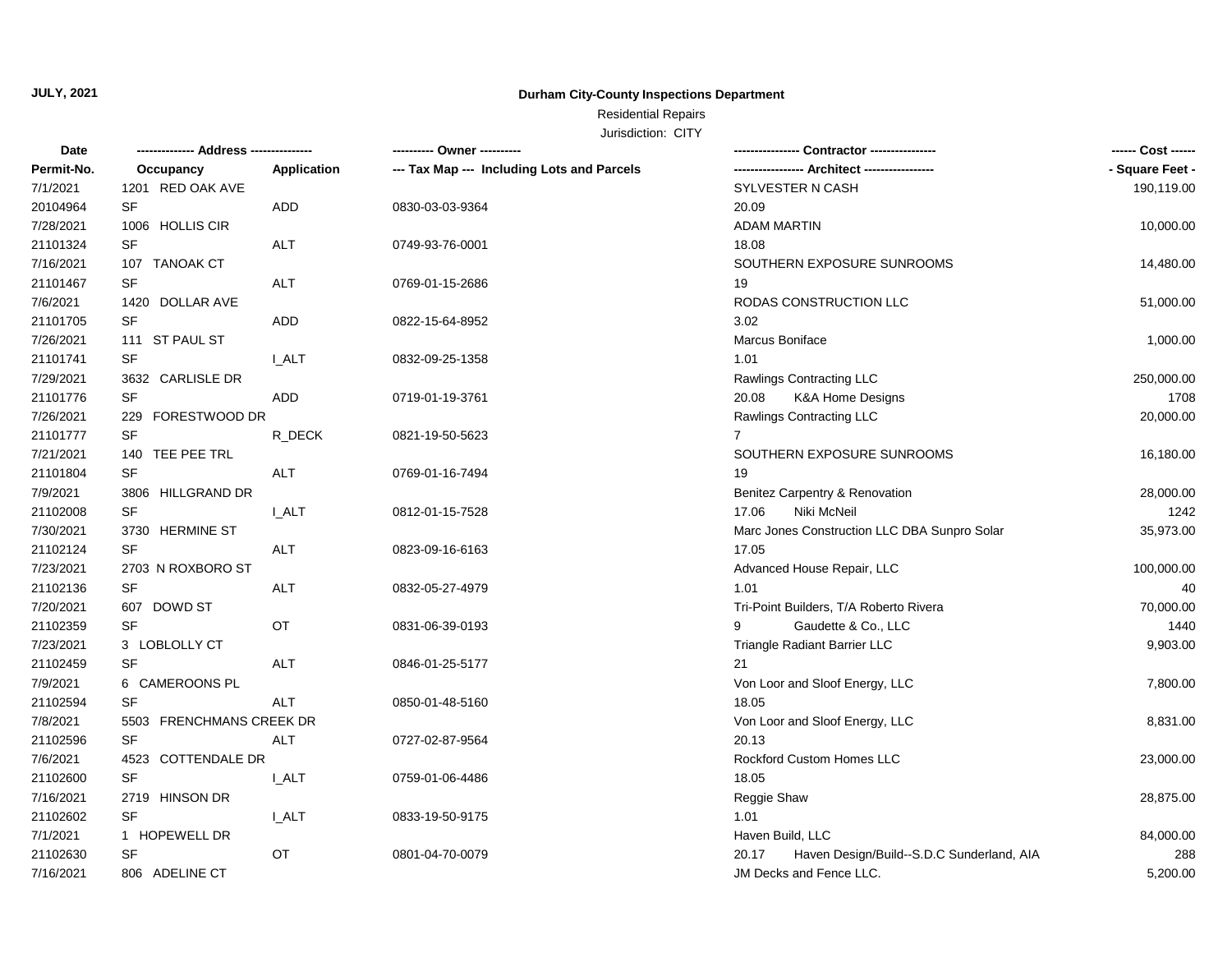## **Durham City-County Inspections Department**

### Residential Repairs

| Date       | -------------- Address --- |              | JUISUILIUII. UIII                          |                                                        | ------ Cost ------ |
|------------|----------------------------|--------------|--------------------------------------------|--------------------------------------------------------|--------------------|
| Permit-No. | Occupancy                  | Application  | --- Tax Map --- Including Lots and Parcels |                                                        | - Square Feet -    |
| 21102791   | <b>SF</b>                  | R_DECK       | 0717-02-99-6566                            | 20.2                                                   |                    |
| 7/20/2021  | 1214 N MANGUM ST           |              |                                            | Haven Build, LLC                                       | 190,000.00         |
| 21102824   | <b>SF</b>                  | OT           | 0832-17-11-6923                            | $\overline{2}$                                         | 1008               |
| 7/6/2021   | 704 ROCHESTER ST           |              |                                            | Tobin Construction Company, LLC                        | 13,942.00          |
| 21102837   | <b>SF</b>                  | ADD          | 0841-49-49-0106                            | 18.02<br>Atef Takla                                    |                    |
| 7/1/2021   | 4414 NIGHTFALL CT          |              |                                            | TITAN SOLAR POWER NC, INC.                             | 7,100.00           |
| 21102862   | <b>SF</b>                  | <b>ALT</b>   | 0729-01-17-3348                            | 20.11                                                  |                    |
| 7/13/2021  | 719 BELVIN AVE             |              |                                            | <b>JOSE SANCHEZ</b>                                    | 23,500.00          |
| 21102871   | <b>SF</b>                  | <b>ADD</b>   | 0833-18-41-4805                            | 17.09<br>Design Solutions Inc                          | 280                |
| 7/6/2021   | 114 DANIELS POST CT        |              |                                            | SOUTHERN EXPOSURE SUNROOMS                             | 14,780.00          |
| 21102884   | SF                         | <b>ALT</b>   | 0769-03-23-3824                            | 19                                                     |                    |
| 7/16/2021  | 1813 VALE ST               |              |                                            | <b>ANTHONY MCFADDEN</b>                                | 19,425.00          |
| 21102983   | <b>SF</b>                  | <b>RP</b>    | 0831-19-52-3414                            | 10.01                                                  |                    |
| 7/8/2021   | 1141 EPIPHANY RD           |              |                                            | Mr & Mrs Makeready LP                                  | 17,583.00          |
| 21102984   | <b>SF</b>                  | <b>I_ALT</b> | 0758-02-68-2128                            | 20.14                                                  | 850                |
| 7/23/2021  | 2719 SUNDIAL CIR           |              |                                            | ERNEST JOHNSON JR.                                     | 20,149.00          |
| 21103001   | <b>SF</b>                  | OT           | 0833-16-92-2920                            | 18.01                                                  |                    |
| 7/28/2021  | 203 TENNWOOD CT            |              |                                            | THE CARPENTER'S BROTHER                                | 13,000.00          |
| 21103020   | <b>SF</b>                  | R_DECK       | 0846-03-12-8342                            | 21                                                     |                    |
| 7/2/2021   | 204 MUSKET LN              |              |                                            | Genesis Construction - T/A Durazzo Enterprises, LLC    | 117,385.00         |
| 21103047   | <b>SF</b>                  | <b>ADD</b>   | 0802-02-67-8921                            | 17.06                                                  | 228                |
| 7/6/2021   | 208 TENNWOOD CT            |              |                                            | Premier Pools & Spas - Dream Splash International LLC, | 87,513.00          |
| 21103068   | <b>SF</b>                  | OT           | 0846-03-12-3081                            | 21                                                     |                    |
| 7/9/2021   | 1506 E MAIN ST             |              |                                            | Apal Building Company Inc                              | 107,500.00         |
| 21103077   | SF                         | <b>RP</b>    | 0831-14-43-1791                            | 11                                                     | 1772               |
| 7/1/2021   | 102 SPANIEL DR             |              |                                            | Willow Creek Construction of NC LLC                    | 10,200.00          |
| 21103094   | <b>SF</b>                  | <b>ALT</b>   | 0759-61-64-3202                            | 20.14                                                  |                    |
| 7/7/2021   | 410 DOWD ST                |              |                                            | SC Quality Home Improvements LLC                       | 18,200.00          |
| 21103119   | <b>SF</b>                  | <b>ALT</b>   | 0831-28-19-3532                            | 9                                                      |                    |
| 7/16/2021  | 310 E UMSTEAD ST           |              |                                            | FREEDOM FOREVER NORTH CAROLINA, LLC                    | 40,847.06          |
| 21103120   | <b>SF</b>                  | <b>ALT</b>   | 0821-16-92-3558                            | 13.01                                                  |                    |
| 7/23/2021  | 2303 CHAPEL HILL RD        |              |                                            | John Hemminger                                         | 2,880.00           |
| 21103130   | <b>SF</b>                  | R_DECK       | 0821-13-02-5654                            | 6                                                      | 96                 |
| 7/20/2021  | 903 DACIAN AVE             |              |                                            | Jose Alcaraz, T/A Halcon                               | 5,000.00           |
| 21103141   | <b>SF</b>                  | <b>ALT</b>   | 0822-20-71-7529                            | 3.02                                                   |                    |
| 7/1/2021   | 3613 HATHAWAY RD           |              |                                            | <b>Tupper Custom Homes LLC</b>                         | 75,000.00          |
| 21103154   | <b>SF</b>                  | <b>LALT</b>  | 0810-19-70-2075                            | 20.08                                                  |                    |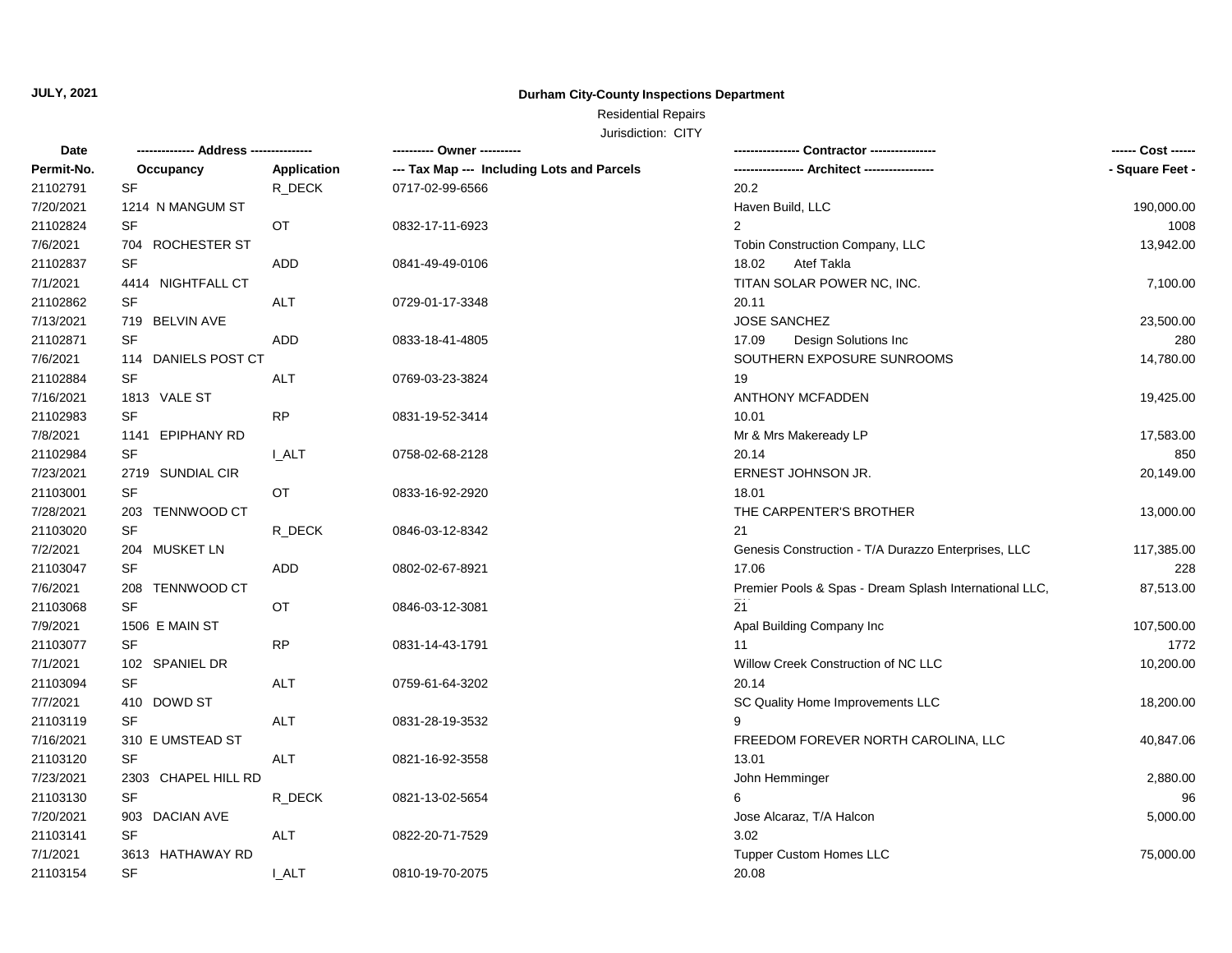## **Durham City-County Inspections Department**

# Residential Repairs

| Date       |                       |             | ---------- Owner ----------                |                                            | ------ Cost ------ |
|------------|-----------------------|-------------|--------------------------------------------|--------------------------------------------|--------------------|
| Permit-No. | Occupancy             | Application | --- Tax Map --- Including Lots and Parcels |                                            | - Square Feet -    |
| 7/26/2021  | 1820 RUSTICA DR       |             |                                            | JOHN DALLEY                                | 14,000.00          |
| 21103167   | <b>SF</b>             | ADD         | 0739-02-59-3622                            | 20.14<br>JOHN DALLEY                       | 180                |
| 7/7/2021   | 4825 REVERE RD        |             |                                            | Spence Hutcheson                           | 9,000.00           |
| 21103197   | SF                    | <b>ALT</b>  | 0728-61-59-8227                            | 20.13                                      |                    |
| 7/2/2021   | 1911 TAYLOR ST        |             |                                            | MRJ Building, T/A Matthew R. Janssen       | 23,850.00          |
| 21103204   | SF                    | <b>ALT</b>  | 0831-64-39-3626                            | 10.02                                      |                    |
| 7/2/2021   | 1708 TAYLOR ST        |             |                                            | JOHNNY L. GRIFFITH, T/A JOHLCO CONTRACTING | 78,000.00          |
| 21103206   | SF                    | ADD         | 0831-54-57-2824                            | 10.01<br>Chris Berg                        |                    |
| 7/16/2021  | 7 MONTANA WAY         |             |                                            | Sierra Structures, Inc.                    | 20,043.00          |
| 21103213   | SF                    | ADD         | 0709-02-86-9668                            | 20.18                                      |                    |
| 7/23/2021  | 303 N GUTHRIE AVE     |             |                                            | Avolta Power, Inc.                         | 6,960.00           |
| 21103223   | SF                    | <b>ALT</b>  | 0831-64-46-4002                            | 10.01                                      |                    |
| 7/23/2021  | 1507 LOGAN ST         |             |                                            | Avolta Power, Inc.                         | 15,312.00          |
| 21103224   | SF                    | ALT         | 0842-03-43-3031                            | 18.01                                      |                    |
| 7/14/2021  | 3334 REAMS PL         |             |                                            | Avolta Power, Inc.                         | 7,888.00           |
| 21103226   | SF                    | ALT         | 0841-02-98-2161                            | 18.02                                      |                    |
| 7/7/2021   | 2635 GLENBROOK DR     |             |                                            | Mane Construction LLC                      | 4,700.00           |
| 21103230   | SF                    | ADD         | 0832-07-59-0831                            | 1.01                                       | 104                |
| 7/1/2021   | 2603 TULIP POPLAR CIR |             |                                            | ION DEVELOPER LLC                          | 4,700.00           |
| 21103239   | SF                    | ALT         | 0853-62-13-8540                            | 18.01                                      |                    |
| 7/1/2021   | 709 BERWYN AVE        |             |                                            | LANGLEY, MICHAEL                           | 9,800.00           |
| 21103243   | <b>SF</b>             | <b>RP</b>   | 0833-18-41-6410                            | 17.09                                      |                    |
| 7/13/2021  | 3606 HOPE VALLEY RD   |             |                                            | <b>Yankee Decks</b>                        | 5,500.00           |
| 21103245   | SF                    | R_DECK      | 0810-20-70-7302                            | 20.08                                      | 384                |
| 7/8/2021   | 416 VALLEY DR         |             |                                            | Von Loor and Sloof Energy, LLC             | 12,277.00          |
| 21103252   | <b>SF</b>             | <b>ALT</b>  | 0824-20-70-6360                            | 17.10                                      |                    |
| 7/7/2021   | 17 PENNINGTON PL      |             |                                            | Pruitt Building Co.                        | 26,000.00          |
| 21103256   | <b>SF</b>             | <b>ALT</b>  | 0810-14-44-4235                            | 20.15                                      | 288                |
| 7/9/2021   | 1210 ALMA ST          |             |                                            | TITAN SOLAR POWER NC, INC.                 | 13,320.00          |
| 21103264   | SF                    | ALT         | 0831-07-68-9214                            | 10.02                                      |                    |
| 7/30/2021  | 1300 BROAD ST         |             |                                            | ANDRE ALLEN                                | 1,000.00           |
| 21103270   | <b>SF</b>             | <b>DEM</b>  | 0822-10-45-0847                            | 4.01                                       |                    |
| 7/13/2021  | 1313 S ALSTON AVE     |             |                                            | <b>BARRINGTON HILL</b>                     | 28,500.00          |
| 21103272   | <b>DP</b>             | <b>RP</b>   | 0830-05-19-5685                            | 14                                         |                    |
| 7/13/2021  | 1313 S ALSTON AVE     |             |                                            | <b>BARRINGTON HILL</b>                     | 28,500.00          |
| 21103273   | DP                    | <b>RP</b>   | 0830-05-19-5685                            | 14                                         |                    |
| 7/1/2021   | 3315 MEDFORD RD       |             |                                            | AG Construction, L.L.C.                    | 145,000.00         |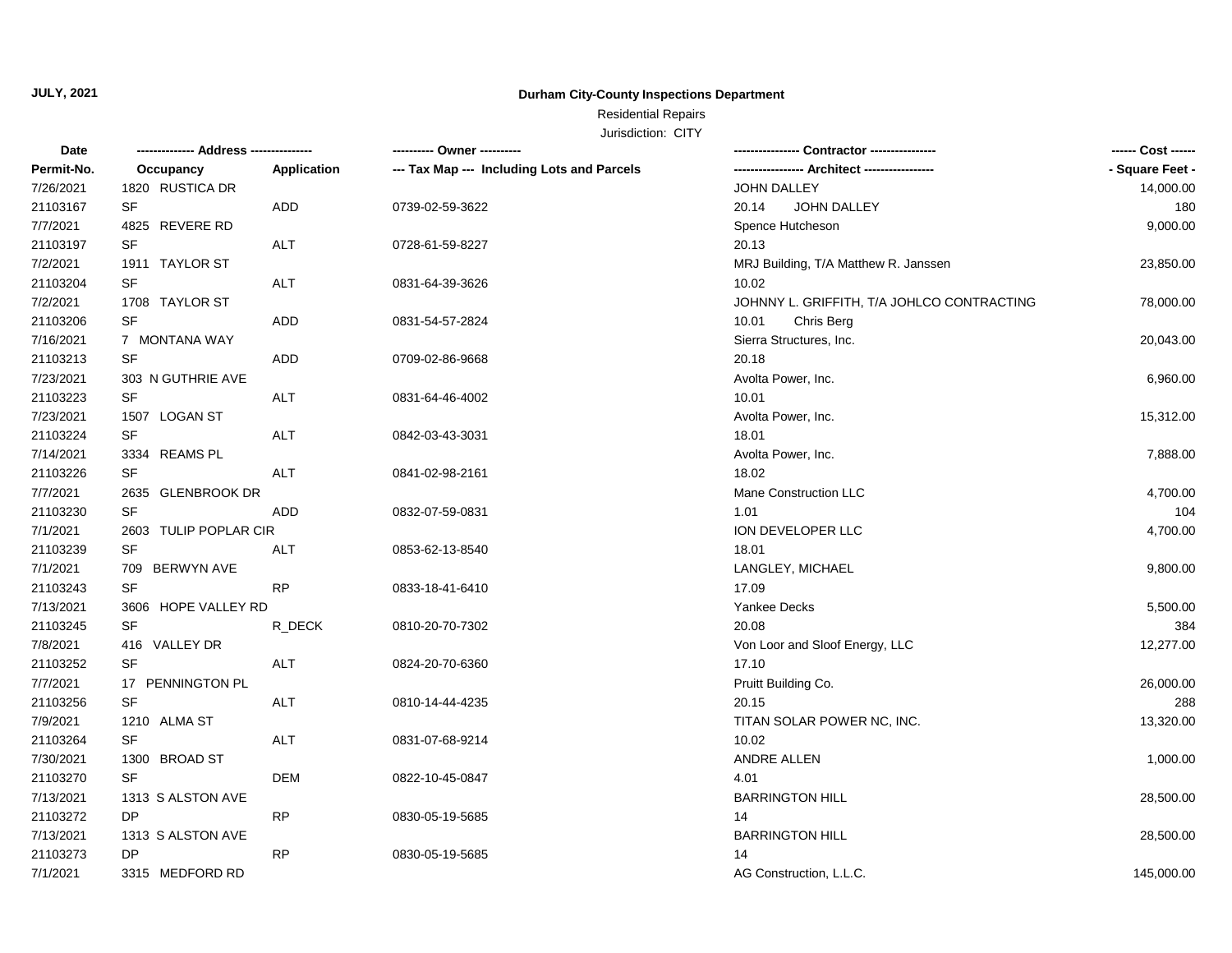## **Durham City-County Inspections Department**

## Residential Repairs

| <b>Date</b> | ------------- Address --------------- |             |                                            |                                                 | ------ Cost ------ |
|-------------|---------------------------------------|-------------|--------------------------------------------|-------------------------------------------------|--------------------|
| Permit-No.  | Occupancy                             | Application | --- Tax Map --- Including Lots and Parcels |                                                 | - Square Feet -    |
| 21103280    | SF                                    | I ALT       | 0812-07-79-3947                            | 17.05                                           |                    |
| 7/20/2021   | 1020 HOMER ST                         |             |                                            | Aedan Workshop LLC                              | 25,000.00          |
| 21103282    | SF                                    | OT          | 0821-14-42-4997                            | $\overline{7}$                                  | 243                |
| 7/1/2021    | 107 ROSEBUD LN                        |             |                                            | PURE ENERGY, LLC.                               | 4,887.00           |
| 21103283    | <b>SF</b>                             | <b>ALT</b>  | 0852-03-43-5467                            | 18.04                                           |                    |
| 7/21/2021   | 6 SCOTLAND PL                         |             |                                            | Susan Saenger                                   | 12,000.00          |
| 21103284    | SF                                    | OT          | 0801-03-44-1814                            | 20.17                                           |                    |
| 7/13/2021   | 3603 APPLING WAY                      |             |                                            | Angela Sibley                                   | 12,917.00          |
| 21103286    | <b>SF</b>                             | OT          | 0759-03-23-9954                            | 18.05                                           |                    |
| 7/9/2021    | 204 S BRIGGS AVE                      |             |                                            | Domaine Properties L.L.C.                       | 50,000.00          |
| 21103287    | <b>SF</b>                             | ADD         | 0831-15-63-8082                            | Explicit Engineering Design & Analysis<br>10.01 |                    |
| 7/2/2021    | 212 DOGWOOD BLOSSOMS DR               |             |                                            | ReNu Energy Solutions, LLC                      | 22,192.00          |
| 21103288    | SF                                    | <b>ALT</b>  | 0830-02-60-3013                            | 20.14                                           |                    |
| 7/8/2021    | 6 GLOSSY LEAF PL                      |             |                                            | Tuff Shed Inc                                   | 10,460.00          |
| 21103291    | SF                                    | OT          | 0824-02-99-6261                            | 16.01                                           | 288                |
| 7/1/2021    | 2811 WELCOME DR                       |             |                                            | SOUTHERN ENERGY MANAGEMENT, INC                 | 19,519.00          |
| 21103292    | SF                                    | <b>ALT</b>  | 0811-13-04-4084                            | 20.17                                           |                    |
| 7/28/2021   | 4101 FOREST EDGE TRL                  |             |                                            | Simply Right Remodeling & Construction LLC      | 25,986.00          |
| 21103300    | SF                                    | ADD         | 0800-28-36-8125                            | 20.17                                           |                    |
| 7/23/2021   | 1603 HERMITAGE CT                     |             |                                            | Superior Pools of Triangle                      | 107,179.00         |
| 21103302    | <b>SF</b>                             | <b>OT</b>   | 0821-52-31-4687                            | $\overline{7}$                                  |                    |
| 7/6/2021    | 1223 ORCHARD ORIOLE LN                |             |                                            | TITAN SOLAR POWER NC, INC.                      | 12,580.00          |
| 21103304    | <b>SF</b>                             | <b>ALT</b>  | 0729-01-49-4217                            | 20.10                                           |                    |
| 7/14/2021   | 509 N MANGUM ST                       |             |                                            | D.H. GRIFFIN, WRECKING Company                  | 5,000.00           |
| 21103310    | SF                                    | <b>DEM</b>  | 0831-05-08-2508                            | 8.02                                            | 30000              |
| 7/14/2021   | 1102 IREDELL ST                       |             |                                            | Myron Taschuk                                   | 8,500.00           |
| 21103312    | SF                                    | <b>RP</b>   | 0822-14-34-6621                            | 4.01                                            |                    |
| 7/8/2021    | 2702 OMAH ST                          |             |                                            | Marc Jones Construction LLC DBA Sunpro Solar    | 47,999.00          |
| 21103314    | SF                                    | <b>ALT</b>  | 0823-17-00-6511                            | 17.05                                           |                    |
| 7/2/2021    | 504 HARKNESS CIR                      |             |                                            | Blue Raven Solar LLC                            | 6,090.00           |
| 21103325    | SF                                    | ALT         | 0801-03-32-9276                            | 20.17                                           |                    |
| 7/19/2021   | 1601 CLIFF ST                         |             |                                            | YELVERTON CONTRACTING, LLC.                     | 93,300.00          |
| 21103351    | SF                                    | ADD         | 0821-18-31-0379                            | 6                                               |                    |
| 7/28/2021   | 1717 GRADY DR                         |             |                                            | Ben Rippe                                       | 84,312.00          |
| 21103354    | SF                                    | OT          | 0814-01-98-9572                            | 16.04                                           | 660                |
| 7/21/2021   | 304 VICTORIAN OAKS DR                 |             |                                            | Archadeck of Raleigh Durham                     | 23,299.00          |
| 21103355    | SF                                    | R DECK      | 0729-03-04-4235                            | 20.11                                           |                    |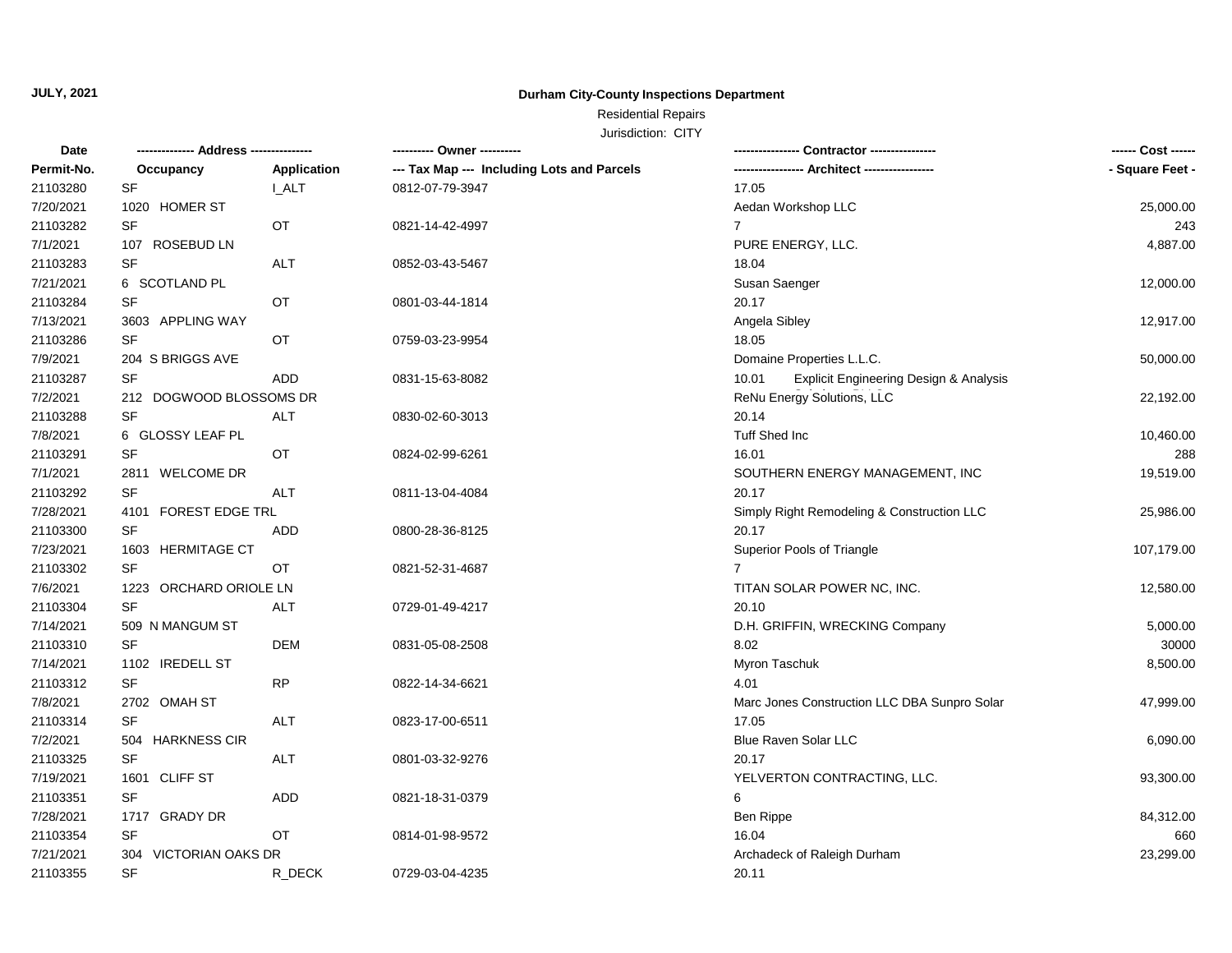## **Durham City-County Inspections Department**

# Residential Repairs

| Date       |                             |              | ---------- Owner ----------                |                                             |                 |
|------------|-----------------------------|--------------|--------------------------------------------|---------------------------------------------|-----------------|
| Permit-No. | Occupancy                   | Application  | --- Tax Map --- Including Lots and Parcels | ---------------- Architect ---------------- | - Square Feet - |
| 7/14/2021  | 5015 PINE CONE DR           |              |                                            | Ram Jack T/A Foundation Solutions, LLC      | 3,950.00        |
| 21103358   | SF                          | <b>RP</b>    | 0709-01-37-4159                            | 20.18                                       |                 |
| 7/6/2021   | 4615 WILLA WAY              |              |                                            | Groundworks North Carolina, LLC             | 29,990.00       |
| 21103360   | SF                          | <b>RP</b>    | 0759-03-04-8176                            | 18.05                                       |                 |
| 7/21/2021  | 1023 NICKELBY ST            |              |                                            | <b>Blue Raven Solar LLC</b>                 | 7,443.15        |
| 21103366   | SF                          | <b>ALT</b>   | 0758-03-04-7008                            | 20.28                                       |                 |
| 7/9/2021   | 9 DORSET PL                 |              |                                            | Unified Custom Homes, Inc.                  | 184,508.00      |
| 21103367   | SF                          | <b>I_ALT</b> | 0718-02-79-0322                            | 20.11                                       |                 |
| 7/14/2021  | 1313 CARIBOU XING           |              |                                            | JM Decks and Fence LLC.                     | 7,800.00        |
| 21103380   | SF                          | R_DECK       | 0717-02-69-1160                            | 20.12<br>Wes Venable                        |                 |
| 7/7/2021   | 117 DUNSTAN AVE             |              |                                            | <b>Covenant Solar Tech LLC</b>              | 8,000.00        |
| 21103381   | SF                          | ALT          | 0821-20-81-5559                            | 13.01                                       |                 |
| 7/9/2021   | 9 WOOD DUCK CT              |              |                                            | <b>Blue Raven Solar LLC</b>                 | 3,045.00        |
| 21103385   | SF                          | <b>ALT</b>   | 0727-02-75-9326                            | 20.13                                       |                 |
| 7/7/2021   | <b>BELLA ROSE DR</b><br>307 |              |                                            | Blue Raven Solar LLC                        | 6,090.00        |
| 21103387   | SF                          | ALT          | 0707-01-27-4116                            | 20.19                                       |                 |
| 7/7/2021   | 1103 SANDTRAP WAY           |              |                                            | <b>Blue Raven Solar LLC</b>                 | 3,044.00        |
| 21103388   | SF                          | ALT          | 0749-74-51-8522                            | 18.05                                       |                 |
| 7/21/2021  | 2017 WILSON ST              |              |                                            | <b>GARUDA CUSTOM DECKS</b>                  | 60,000.00       |
| 21103390   | SF                          | ADD          | 0822-10-25-5943                            | 4.01                                        | 304             |
| 7/21/2021  | 2210 GILMAN ST              |              |                                            | CoCreations Construction & Design LLC       | 12,500.00       |
| 21103392   | SF                          | ADD          | 0850-02-75-9008                            | 18.05                                       |                 |
| 7/29/2021  | 10 UPTON CT                 |              |                                            | Structurally Speaking, LLC                  | 18,961.00       |
| 21103400   | <b>SF</b>                   | ADD          | 0728-03-14-1490                            | 20.12                                       | 252             |
| 7/21/2021  | 2712 ELGIN ST               |              |                                            | Lanier Building Company, Inc.               | 3,150.00        |
| 21103412   | <b>SF</b>                   | R_DECK       | 0832-05-08-9445                            | 1.02                                        |                 |
| 7/8/2021   | 1204 N MANGUM ST            |              |                                            | ACANTHUS CONSTRUCTION, LLC                  | 200,000.00      |
| 21103421   | SF                          | <b>I_ALT</b> | 0832-17-11-5667                            | $\overline{2}$                              |                 |
| 7/14/2021  | 1708 VALLEY RUN             |              |                                            | Sierra Structures, Inc.                     | 22,166.00       |
| 21103423   | SF                          | R_DECK       | 0810-10-45-3150                            | 20.15                                       |                 |
| 7/8/2021   | 601<br>MAGNA DR             |              |                                            | TITAN SOLAR POWER NC, INC.                  | 25,160.00       |
| 21103429   | SF                          | ALT          | 0852-04-61-0571                            | 18.04                                       |                 |
| 7/14/2021  | 5 PIERRE PL                 |              |                                            | FOUNDATION XPERTS, LLC                      | 4,800.00        |
| 21103432   | SF                          | <b>RP</b>    | 0823-11-55-8675                            | 17.05<br><b>Giles Flythe Engineers</b>      |                 |
| 7/14/2021  | 17 HARVEY PL                |              |                                            | FOUNDATION XPERTS, LLC                      | 10,500.00       |
| 21103433   | <b>SF</b>                   | <b>RP</b>    | 0810-06-49-6910                            | 20.17<br><b>Giles Flythe Engineers</b>      |                 |
| 7/14/2021  | 907 WASHINGTON ST           |              |                                            | FOUNDATION XPERTS, LLC                      | 13,400.00       |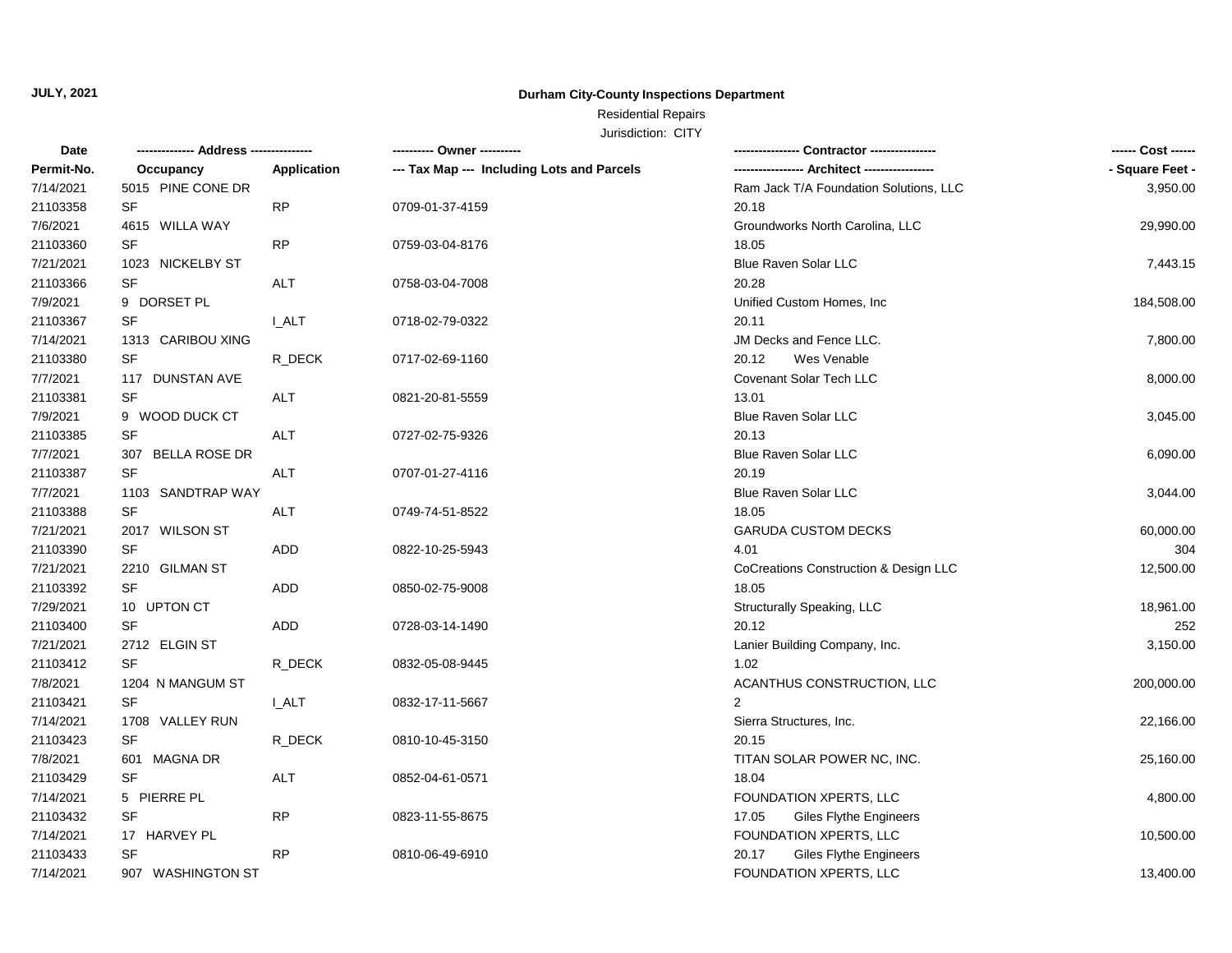## **Durham City-County Inspections Department**

# Residential Repairs

| Date       | ------------- Address --------------- |                    | ---------- Owner ----------                |                                              | ------ Cost ------ |
|------------|---------------------------------------|--------------------|--------------------------------------------|----------------------------------------------|--------------------|
| Permit-No. | Occupancy                             | <b>Application</b> | --- Tax Map --- Including Lots and Parcels |                                              | - Square Feet -    |
| 21103434   | SF                                    | <b>RP</b>          | 0822-20-91-0113                            | Giles Flythe Engineers<br>$\overline{2}$     |                    |
| 7/13/2021  | 1810 CEDAR ST                         |                    |                                            | Brightleaf Development Company, LLC          | 292,790.00         |
| 21103438   | <b>SF</b>                             | <b>ALT</b>         | 0821-18-31-7213                            | $\overline{7}$<br><b>Linton Architects</b>   |                    |
| 7/14/2021  | 1130 SWEET CREAM CT                   |                    |                                            | ION DEVELOPER LLC                            | 7,216.00           |
| 21103440   | SF                                    | <b>ALT</b>         | 0851-28-97-8277                            | 18.06                                        |                    |
| 7/9/2021   | 2745 DOGWOOD RD                       |                    |                                            | DiRienzo Builders, LLC                       | 127,692.00         |
| 21103441   | <b>SF</b>                             | <b>ALT</b>         | 0811-70-89-2903                            | 6                                            |                    |
| 7/19/2021  | 103 HUNT ST                           |                    |                                            | LEGACY BUILDING CO., LLC                     | 1,000.00           |
| 21103442   | SF                                    | <b>DEM</b>         | 0831-05-08-4749                            | 22                                           | 532                |
| 7/14/2021  | 4004 WHEATON RD                       |                    |                                            | Power Home Solar LLC                         | 57,703.00          |
| 21103446   | SF                                    | ALT                | 0823-06-48-7687                            | 17.10                                        |                    |
| 7/14/2021  | 2021 WOODROW ST                       |                    |                                            | FOUNDATION XPERTS, LLC                       | 3,325.00           |
| 21103447   | <b>SF</b>                             | <b>RP</b>          | 0822-10-25-4575                            | 4.01                                         |                    |
| 7/14/2021  | 2 CREPE MYRTLE PL                     |                    |                                            | RED LADDER RESIDENTIAL NICOLE R. GOOLSBY,    | 58,504.00          |
| 21103448   | SF                                    | <b>ALT</b>         | 0813-16-82-2803                            | 17.07                                        |                    |
| 7/14/2021  | 925 URBAN AVE                         |                    |                                            | 365 Solar Energy                             | 7,000.00           |
| 21103457   | SF                                    | <b>ALT</b>         | 0822-19-71-2976                            | 3.02                                         |                    |
| 7/14/2021  | 1209 ORCHARD WAY                      |                    |                                            | Power Home Solar LLC                         | 57,703.00          |
| 21103463   | <b>SF</b>                             | <b>ALT</b>         | 0833-19-70-3384                            | 17.09                                        |                    |
| 7/21/2021  | 402 JEROME RD                         |                    |                                            | Jeff Carroll                                 | 26,050.00          |
| 21103479   | SF                                    | I ALT              | 0739-17-54-3117                            | 20.26                                        | 488                |
| 7/21/2021  | 3804 RIVERMONT RD                     |                    |                                            | Jonathan Bennett                             | 4,000.00           |
| 21103487   | <b>SF</b>                             | <b>ADD</b>         | 0803-02-89-9122                            | 17.07                                        | 280                |
| 7/21/2021  | 110 E UMSTEAD ST                      |                    |                                            | Falcone Crawl Space & Structural Repair, LLC | 12,245.00          |
| 21103488   | SF                                    | <b>RP</b>          | 0821-16-82-3573                            | 13.01                                        |                    |
| 7/21/2021  | 4824 BARBEE RD                        |                    |                                            | Avolta Power, Inc.                           | 7,613.00           |
| 21103489   | <b>SF</b>                             | ALT                | 0729-04-64-8798                            | 20.10                                        |                    |
| 7/22/2021  | 4001 BRANCHWOOD DR                    |                    |                                            | CHASE BUILDING COMPANY                       | 45,000.00          |
| 21103492   | <b>SF</b>                             | <b>ADD</b>         | 0800-01-38-3125                            | 20.17                                        | 224                |
| 7/21/2021  | 2620 BLOOMSBURY MANOR DR              |                    |                                            | The Bath Remodeling Center                   | 25,850.00          |
| 21103494   | SF                                    | <b>LALT</b>        | 0769-03-13-8889                            | 19                                           |                    |
| 7/23/2021  | 4616 N ROXBORO ST                     |                    |                                            | ENVIRONMENTAL HOLDINGS GROUP, LLC.           | 1,000.00           |
| 21103495   | SF                                    | DEM                | 0824-20-90-3768                            | 17.08                                        | 1622               |
| 7/21/2021  | 1110 CLARENDON ST                     |                    |                                            | 8MSolar LLC                                  | 29,372.00          |
| 21103496   | SF                                    | <b>ALT</b>         | 0822-14-44-3758                            | 3.01                                         |                    |
| 7/21/2021  | 4004 BRANCHWOOD DR                    |                    |                                            | SOUTHERN ENERGY MANAGEMENT, INC              | 25,824.00          |
| 21103497   | SF                                    | ALT                | 0800-01-38-0343                            | 20.17                                        |                    |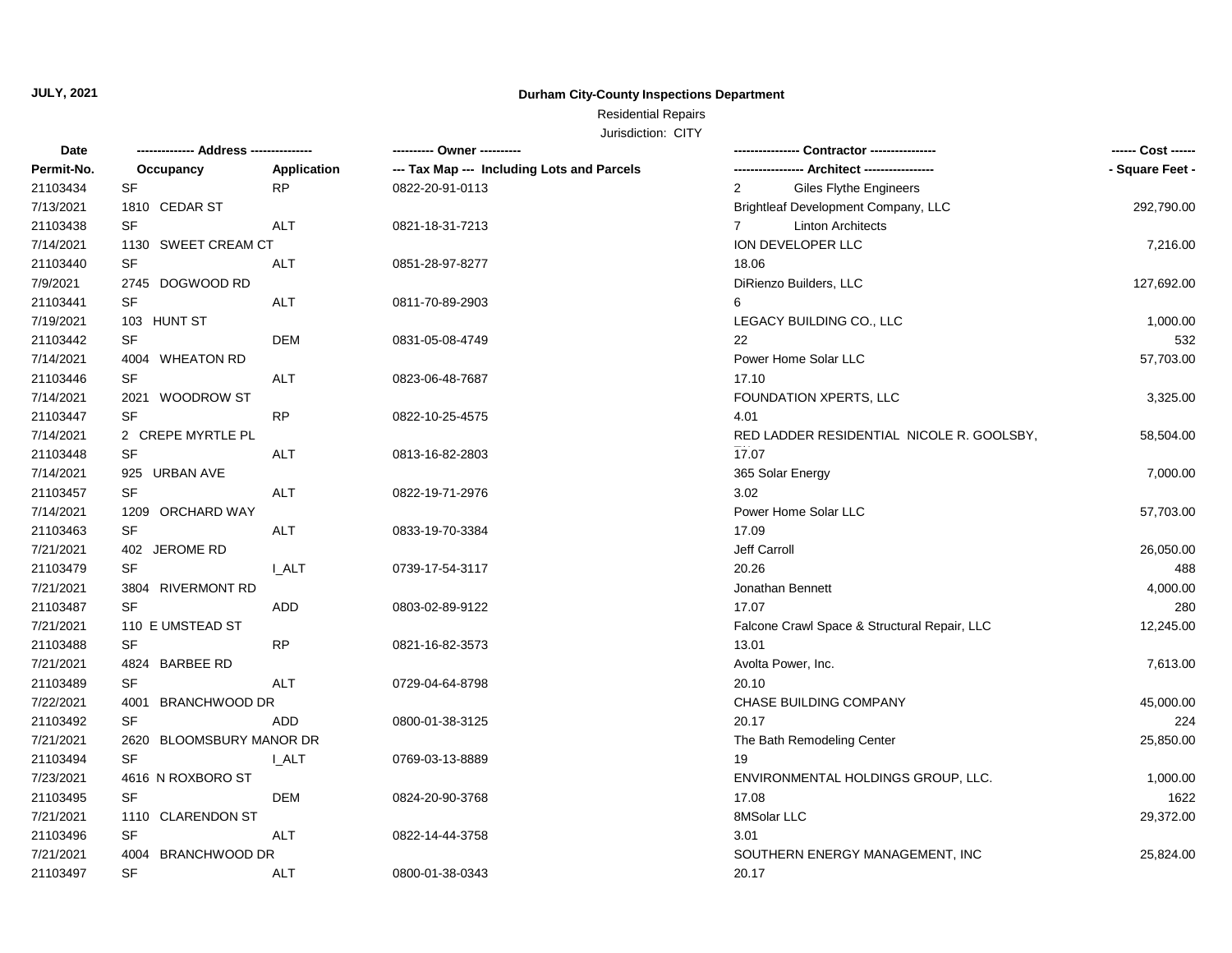## **Durham City-County Inspections Department**

Residential Repairs

| Date                  |                        |              | ---------- Owner ----------                |                                                  |                 |
|-----------------------|------------------------|--------------|--------------------------------------------|--------------------------------------------------|-----------------|
| Permit-No.            | Occupancy              | Application  | --- Tax Map --- Including Lots and Parcels |                                                  | - Square Feet - |
| 7/21/2021             | 1029 S DUKE ST         |              |                                            | ALLIED MANAGEMENT GROUP, LLC                     | 5,000.00        |
| 21103525              | <b>SF</b>              | <b>ADD</b>   | 0821-64-92-4426                            | ALLIED MANAGEMENT GROUP, LLC<br>7.00             | 40              |
| 7/21/2021             | 5 RIVERLAND FARM CT    |              |                                            | PURE ENERGY, LLC.                                | 7,012.00        |
| 21103528              | <b>SF</b>              | <b>ALT</b>   | 0850-03-10-4681                            | 18.05                                            |                 |
| 7/30/2021             | 1403 W WELLWATER AVE   |              |                                            | PURE ENERGY, LLC.                                | 7,818.00        |
| 21103529              | <b>SF</b>              | ALT          | 0850-02-97-0697                            | 18.08                                            |                 |
| 7/21/2021             | CHERRY GROVE ST<br>305 |              |                                            | M2K HOME SOLUTIONS, LLC.                         | 1,000.00        |
| 21103533              | <b>SF</b>              | <b>DEM</b>   | 0831-54-55-9846                            | 10.01                                            |                 |
| 7/21/2021             | 612 DULUTH ST          |              |                                            | Prince & Sons, Inc.                              | 129,105.52      |
| 21103535              | <b>SF</b>              | <b>L_ALT</b> | 0803-04-93-9052                            | 17.07                                            |                 |
| 7/22/2021             | 2012 SUNSET AVE        |              |                                            | Maple Associates LLC                             | 23,500.00       |
| 21103536              | <b>SF</b>              | <b>I_ALT</b> | 0822-10-27-6289                            | 4.01                                             |                 |
| 7/21/2021             | 1107 BALLERINA LN      |              |                                            | CW of Raleigh/Durham LLC - Champion Window Co of | 6,218.00        |
| 21103538              | SF                     | <b>ALT</b>   | 0769-01-18-6103                            | CW of Raleigh/Durham LLC - Champion<br>19        |                 |
| 7/21/2021             | 6 AUTUMN LEAF LN       |              |                                            | TITAN SOLAR POWER NC, INC.                       | 13,320.00       |
| 21103540              | <b>SF</b>              | <b>ALT</b>   | 0852-03-34-7095                            | 18.04                                            |                 |
| 7/28/2021             | 1005 MONMOUTH AVE      |              |                                            | <b>Advanced Structural Repair</b>                | 27,450.00       |
| 21103541              | SF                     | RP           | 0822-19-61-9282                            | 3.02                                             |                 |
| 7/21/2021             | 2010 MOREHEAD HILL CT  |              |                                            | PURE ENERGY, LLC.                                | 5,828.00        |
| 21103542              | <b>SF</b>              | ALT          | 0850-03-40-3154                            | 18.05                                            |                 |
| 7/21/2021             | 135 RADCLIFF CIR       |              |                                            | Falcone Crawl Space & Structural Repair, LLC     | 7,175.00        |
| 21103547              | <b>SF</b>              | <b>RP</b>    | 0727-02-87-2756                            | 20.13                                            |                 |
| 7/27/2021             | 115 SAILFISH CT        |              |                                            | SOUTHERN EXPOSURE SUNROOMS                       | 15,780.00       |
| 21103550              | <b>SF</b>              | <b>ALT</b>   | 0769-01-16-2961                            | 19                                               |                 |
| 7/27/2021             | 28 OAK DR              |              |                                            | CQC Home - Custom Quality Carpentry LLC, T/A     | 59,771.20       |
| 21103551              | <b>SF</b>              | I ALT        | 0821-18-41-2547                            | $\overline{7}$                                   |                 |
| 7/21/2021             | 3 MINT HILL CT         |              |                                            | TITAN SOLAR POWER NC, INC.                       | 9,620.00        |
| 21103553              | <b>SF</b>              | <b>ALT</b>   | 0830-04-82-2466                            | 20.14                                            |                 |
| 7/28/2021             | 302 NORTHWOOD CIR      |              |                                            | Zach Bond                                        | 15,000.00       |
| 21103556              | TH                     | ADD          | 0832-17-00-1006                            | 8.02                                             | 173             |
| 7/21/2021             | 614 MIMOSA ST          |              |                                            | JOSE LUIS MARTINEZ GUERRERO                      | 15,000.00       |
|                       | <b>SF</b>              |              |                                            | 10.02                                            |                 |
| 21103557<br>7/23/2021 |                        | <b>L_ALT</b> | 0831-08-98-3957                            |                                                  |                 |
|                       | 2511 STATE ST          |              |                                            | Sierra Structures, Inc.                          | 13,986.00       |
| 21103559              | <b>SF</b>              | R_DECK       | 0832-10-37-1083                            | 1.01                                             |                 |
| 7/21/2021             | 149 BALDWIN DR         |              |                                            | PURE ENERGY, LLC.                                | 9,945.00        |
| 21103560              | SF                     | <b>ALT</b>   | 0803-02-88-9884                            | 17.07                                            |                 |
| 7/21/2021             | 3309 DEARBORN DR       |              |                                            | Encor Solar LLC                                  | 19,891.00       |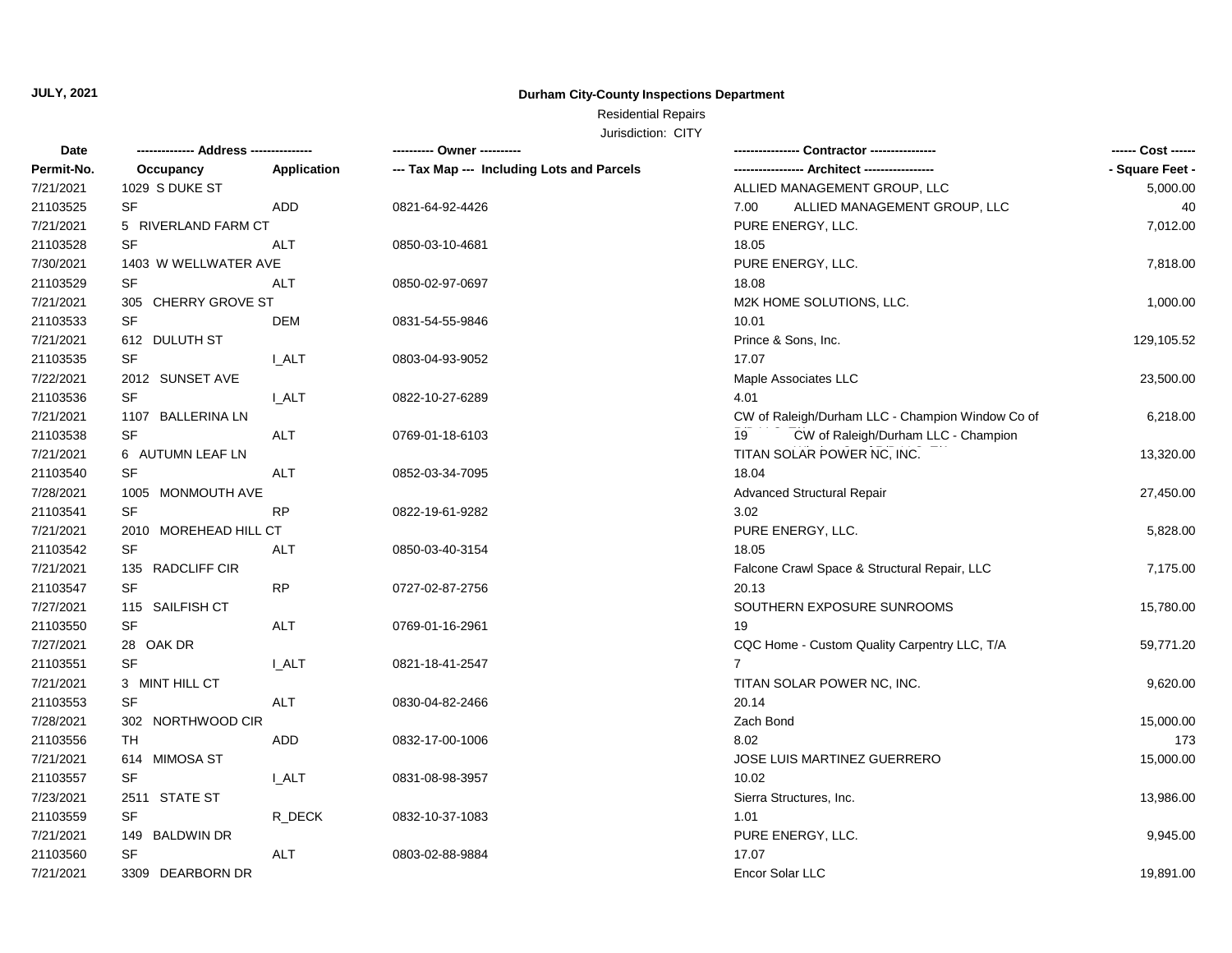## **Durham City-County Inspections Department**

### Residential Repairs

| Date       |                        |             |                                            |                                          | ------ Cost ------ |
|------------|------------------------|-------------|--------------------------------------------|------------------------------------------|--------------------|
| Permit-No. | Occupancy              | Application | --- Tax Map --- Including Lots and Parcels |                                          | - Square Feet -    |
| 21103568   | <b>SF</b>              | <b>ALT</b>  | 0833-15-62-6670                            | 17.09                                    |                    |
| 7/21/2021  | 1107 GASTON MANOR DR   |             |                                            | SOUTHERN ENERGY MANAGEMENT, INC          | 31,630.00          |
| 21103579   | <b>SF</b>              | <b>ALT</b>  | 0769-03-43-6469                            | 19                                       |                    |
| 7/21/2021  | 810 JEROME RD          |             |                                            | Ram Jack T/A Foundation Solutions, LLC   | 2,500.00           |
| 21103580   | <b>SF</b>              | <b>RP</b>   | 0739-01-08-3847                            | 20.10                                    |                    |
| 7/21/2021  | 2 SANDSTONE RIDGE CT   |             |                                            | Ram Jack T/A Foundation Solutions, LLC   | 26,415.00          |
| 21103582   | SF                     | <b>RP</b>   | 0719-04-50-4861                            | 20.11                                    |                    |
| 7/21/2021  | 2206 TAYLOR ST         |             |                                            | <b>LGK Contractors LLC</b>               | 15,000.00          |
| 21103583   | <b>SF</b>              | <b>ALT</b>  | 0831-15-74-1795                            | 10.01                                    |                    |
| 7/21/2021  | 3100 CORNWALL RD       |             |                                            | A.G. BUILDERS                            | 190,233.00         |
| 21103585   | SF                     | <b>ALT</b>  | 0810-19-50-2324                            | 20.08                                    |                    |
| 7/21/2021  | 2522 N ROXBORO ST      |             |                                            | POWER LIFT FOUNDATION REPAIR - T/A BOLIN | 11,800.00          |
| 21103586   | SF                     | RP          | 0832-10-27-6380                            | Ronald P. Bittler PE<br>1.01             |                    |
| 7/23/2021  | 2114 CHEEK RD          |             |                                            | Etna Claro                               | 7,000.00           |
| 21103591   | <b>SF</b>              | R_DECK      | 0842-17-10-7540                            | 18.02                                    |                    |
| 7/21/2021  | 700 COOK RD            |             |                                            | Power Home Solar LLC                     | 68,311.00          |
| 21103595   | SF                     | <b>ALT</b>  | 0820-19-51-3275                            | 20.09                                    |                    |
| 7/21/2021  | 306 CANVASBACK DR      |             |                                            | Power Home Solar LLC                     | 53,895.00          |
| 21103596   | SF                     | <b>ALT</b>  | 0852-01-35-6894                            | 18.04                                    |                    |
| 7/22/2021  | 3636 S ALSTON AVE      |             |                                            | Fortified Solutions, Inc.                | 55,000.00          |
| 21103597   | SF                     | <b>ALT</b>  | 0739-03-32-3707                            | 20.14                                    |                    |
| 7/28/2021  | 1020 URBAN AVE         |             |                                            | WYLDELANDS CONSTRUCTION, LLC             | 639,967.75         |
| 21103602   | SF                     | <b>ADD</b>  | 0822-19-62-6292                            | <b>Riverbank Custom Homes</b><br>3.02    |                    |
| 7/21/2021  | 1048 LIPPINCOTT RD     |             |                                            | Encor Solar LLC                          | 28,940.00          |
| 21103609   | SF                     | <b>ALT</b>  | 0749-01-19-9117                            | 18.09                                    |                    |
| 7/20/2021  | 504 ROOSEVELT ST       |             |                                            | 962 Properties, LLC                      | 20,000.00          |
| 21103611   | <b>SF</b>              | <b>LALT</b> | 0820-12-86-4851                            | 13.04                                    |                    |
| 7/21/2021  | 725 FORGE RD           |             |                                            | Groundworks North Carolina, LLC          | 9,674.00           |
| 21103612   | SF                     | RP          | 0728-01-26-5574                            | 20.12                                    |                    |
| 7/21/2021  | 8 KILARY DR            |             |                                            | Groundworks North Carolina, LLC          | 20,500.00          |
| 21103613   | <b>SF</b>              | RP          | 0729-01-05-2687                            | 20.11                                    |                    |
| 7/23/2021  | 1111 EXCITE AVE        |             |                                            | FP CONSTRUCTION LLC                      | 14,245.00          |
| 21103616   | <b>SF</b>              | ADD         | 0758-02-58-8223                            | <b>BKB Home Designs LLC</b><br>20.28     | 100                |
| 7/28/2021  | 507 PLANO DR           |             |                                            | <b>Blue Raven Solar LLC</b>              | 7,444.00           |
| 21103617   | SF                     | <b>ALT</b>  | 0850-03-32-9443                            | 18.05                                    |                    |
| 7/23/2021  | 116 BURLINGTON MILL CT |             |                                            | SOUTHERN EXPOSURE SUNROOMS               | 21,100.00          |
| 21103619   | <b>SF</b>              | <b>ALT</b>  | 0769-03-34-1775                            | 19                                       |                    |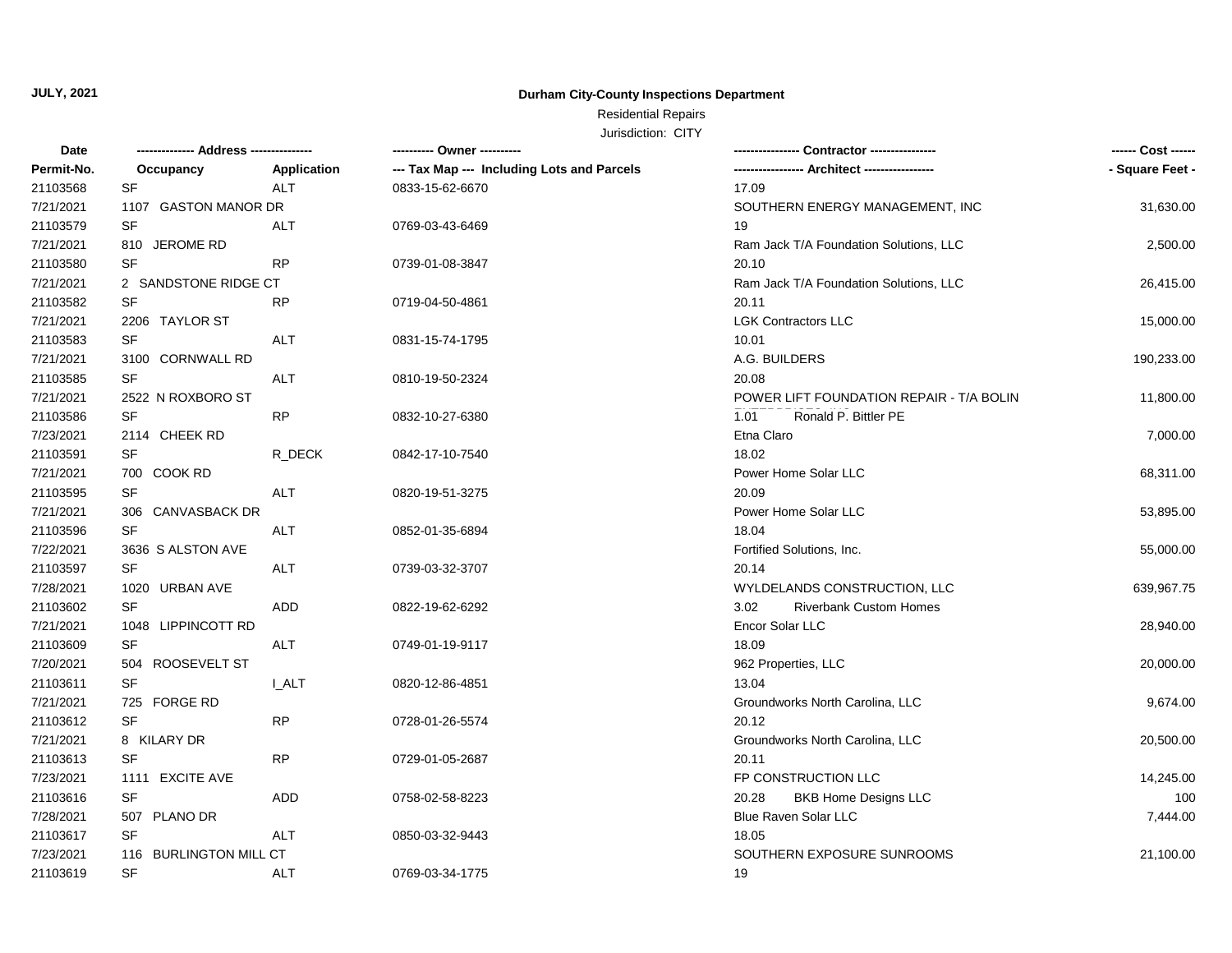## **Durham City-County Inspections Department**

# Residential Repairs

| Date       |                          |              | ---------- Owner ----------                |                                                  | ------ Cost ------ |
|------------|--------------------------|--------------|--------------------------------------------|--------------------------------------------------|--------------------|
| Permit-No. | Occupancy                | Application  | --- Tax Map --- Including Lots and Parcels |                                                  | - Square Feet -    |
| 7/28/2021  | 1504 EDGEVALE RD         |              |                                            | CQC Home - Custom Quality Carpentry LLC, T/A     | 281,627.00         |
| 21103622   | SF                       | ADD          | 0832-13-03-5717                            | CQC Home - Custom Quality Carpentry LLC,<br>3.02 | 561                |
| 7/21/2021  | 605 W CARVER ST          |              |                                            | Liz Templeton/True Design LLc                    | 23,123.00          |
| 21103626   | SF                       | <b>I_ALT</b> | 0823-15-73-2481                            | Liz Templeton/True Design LLc<br>1.02            |                    |
| 7/28/2021  | 1612 ANGIER AVE          |              |                                            | David Gaster                                     | 1,000.00           |
| 21103628   | SF                       | <b>DEM</b>   | 0831-14-43-5033                            | 11                                               |                    |
| 7/23/2021  | 5700 BARBEE RD           |              |                                            | <b>Charles Sproule</b>                           | 1,000.00           |
| 21103630   | SF                       | DEM          | 0729-04-50-5659                            | 20.22                                            |                    |
| 7/22/2021  | 2718 OMAH ST             |              |                                            | Groundworks North Carolina, LLC                  | 20,000.00          |
| 21103636   | SF                       | <b>RP</b>    | 0823-17-00-4963                            | 17.05                                            |                    |
| 7/21/2021  | 3604 DARWIN RD           |              |                                            | Ram Jack T/A Foundation Solutions, LLC           | 3,640.00           |
| 21103637   | SF                       | <b>RP</b>    | 0719-01-17-9963                            | 20.08                                            |                    |
| 7/23/2021  | 2 KITCHNER CT            |              |                                            | Ram Jack T/A Foundation Solutions, LLC           | 3,470.00           |
| 21103652   | <b>SF</b>                | <b>RP</b>    | 0803-04-93-5785                            | 17.07                                            |                    |
| 7/28/2021  | 205 CHANCELLORS RIDGE DR |              |                                            | Groundworks North Carolina, LLC                  | 10,260.00          |
| 21103656   | <b>SF</b>                | <b>RP</b>    | 0717-01-36-5414                            | 20.12                                            |                    |
| 7/23/2021  | 17 FLOWERING APRICOT DR  |              |                                            | Marc Jones Construction LLC DBA Sunpro Solar     | 39,151.00          |
| 21103661   | <b>SF</b>                | <b>ALT</b>   | 0739-02-68-5340                            | 20.14                                            |                    |
| 7/23/2021  | 1312 MAPLEWOOD DR        |              |                                            | Marc Jones Construction LLC DBA Sunpro Solar     | 58,225.00          |
| 21103662   | <b>SF</b>                | <b>ALT</b>   | 0833-20-81-6736                            | 17.09                                            |                    |
| 7/23/2021  | 4903 CENTERWAY DR        |              |                                            | Marc Jones Construction LLC DBA Sunpro Solar     | 41,650.00          |
| 21103664   | SF                       | <b>ALT</b>   | 0801-03-33-1981                            | 20.17                                            |                    |
| 7/26/2021  | 408 PRICE AVE            |              |                                            | Home Improvements Orellana, Inc.                 | 147,000.00         |
| 21103665   | <b>SF</b>                | <b>ALT</b>   | 0821-20-91-2401                            | 13.01                                            |                    |
| 7/28/2021  | 3500 CEDARBIRD WAY       |              |                                            | Sierra Structures, Inc.                          | 14,999.00          |
| 21103667   | SF                       | R_DECK       | 0800-69-80-7377                            | 20.17                                            |                    |
| 7/28/2021  | 2622 COHNWOOD DR         |              |                                            | Blue Raven Solar LLC                             | 10,149.00          |
| 21103707   | <b>SF</b>                | <b>ALT</b>   | 0803-04-74-1073                            | 17.07                                            |                    |
| 7/23/2021  | 1107 MINERVA AVE         |              |                                            | <b>Advanced Structural Repair</b>                | 10,075.00          |
| 21103720   | <b>SF</b>                | <b>RP</b>    | 0822-19-60-0454                            | 3.02                                             |                    |
| 7/28/2021  | 126 DANEBORG RD          |              |                                            | PURE ENERGY, LLC.                                | 13,870.56          |
| 21103723   | <b>SF</b>                | <b>ALT</b>   | 0850-03-13-6884                            | PURE ENERGY, LLC.<br>18.05                       |                    |
| 7/26/2021  | 307 N GREGSON ST         |              |                                            | LJ WALKER BUILDERS                               | 9,500.00           |
| 21103724   | <b>SF</b>                | I ALT        | 0821-07-79-0858.003                        | 8.02                                             |                    |
| 7/28/2021  | 4104 LIVINGSTONE PL      |              |                                            | Prince & Sons, Inc.                              | 87,153.69          |
| 21103728   | SF                       | ALT          | 0719-03-03-1662                            | 20.18                                            |                    |
| 7/28/2021  | 916 DACIAN AVE           |              |                                            | LONG DEVELOPERS, LLC.                            | 68,400.00          |